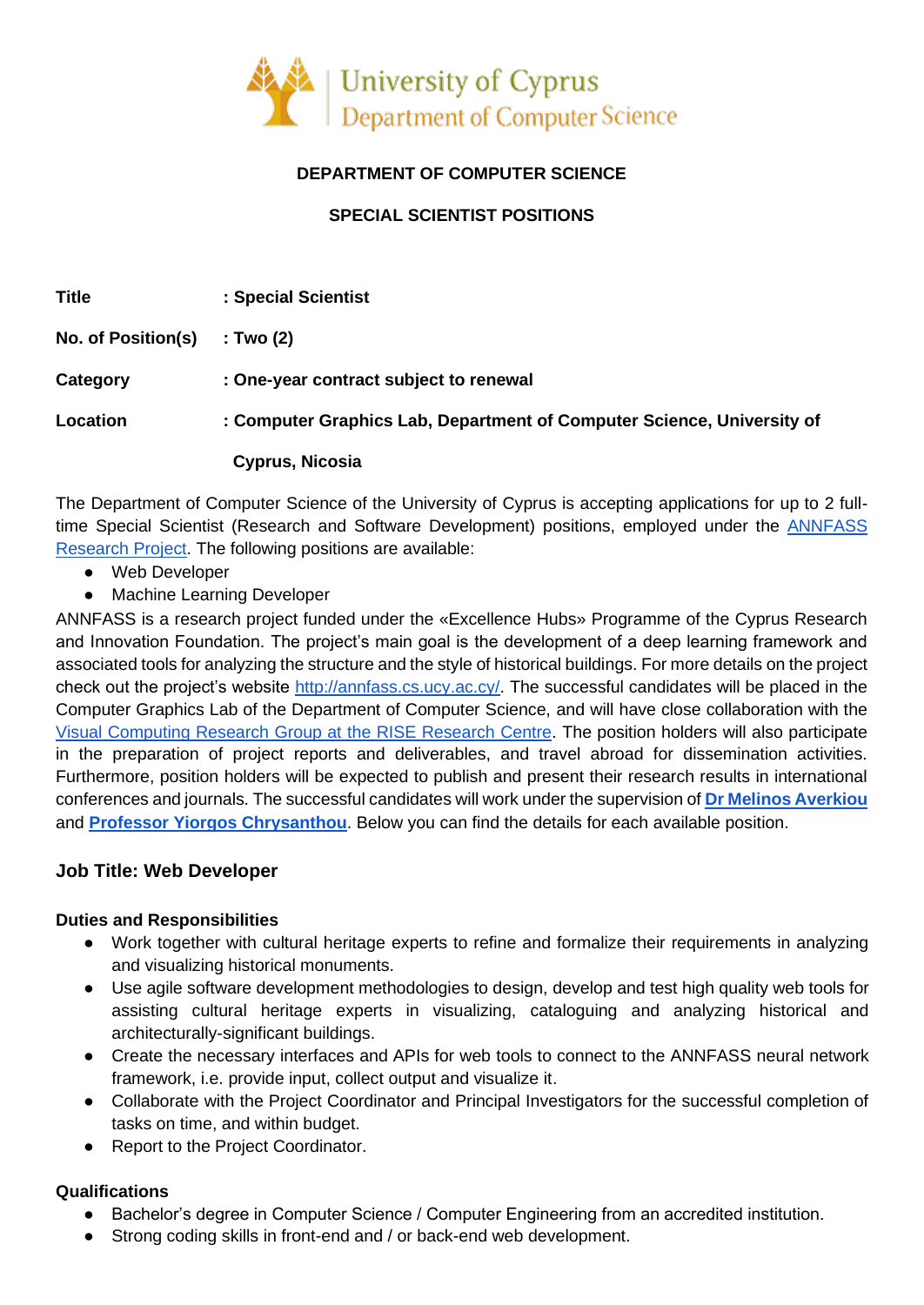

- Ability to write efficient, scalable, well-documented code that is version-controlled daily.
- Experience in development of web applications using frameworks based on web technologies e.g. PHP, HTML5, CSS3 and JavaScript
- Willingness to research and learn additional skills needed to excel in the role.
- Self-motivation, ability to work independently, and excellent problem-solving skills.
- Excellent knowledge of both spoken and written English language.

### **Additional Qualifications will be considered an advantage**

- Master's degree with focus in the areas of Computer Vision / Computer Graphics / Machine Learning.
- Confidence in mathematics (e.g., linear algebra, geometry processing, probabilistic methods).
- Prior experience with deep learning frameworks (e.g. TensorFlow, PyTorch, Keras, FastAI).
- Prior experience with productivity software (e.g. Quip, Trello, Slack).

## **Job Title: Machine Learning Developer**

#### **Duties and Responsibilities**

- Conduct research and development using deep learning for analyzing buildings in 3D form.
- Work together with researchers of the project to design, develop and test parts of the backbone of the ANNFASS framework (data gathering, data loading, training, inference, optimize performance and accuracy).
- Work together with the web developer to create the necessary interface between the ANNFASS processing framework and the web tools exposed to the cultural heritage experts and the public.
- Make use of agile software development methodologies to develop and maintain high-quality code.
- Collaborate with the Project Coordinator and Principal Investigators for the successful completion of tasks on time, and within budget.
- Report to the Project Coordinator.

#### **Qualifications**

- Bachelor's degree in Computer Science / Computer Engineering from an accredited institution.
- Strong coding skills in machine learning and data science applications.
- Ability to write efficient, scalable, well-documented code that is version-controlled daily.
- Experience in developing tools using Python or similar scripting languages.
- Experience in development of machine learning applications using machine learning / deep learning frameworks (e.g. Tensorflow, PyTorch, Keras, scikit-learn)
- Confidence in mathematics (e.g., linear algebra, probabilistic methods).
- Willing to research and learn the skills needed to excel in the role.
- Willingness to research and learn additional skills needed to excel in the role.
- Self-motivation, ability to work independently, and excellent problem-solving skills.
- Excellent knowledge of both spoken and written English language.

#### **Additional Qualifications will be considered an advantage**

- Master's degree with focus in the areas of Computer Vision / Computer Graphics / Machine Learning.
- Experience in the area of Geometry Processing and 3D Modelling.
- Prior experience with productivity software (e.g. Quip, Trello, Slack).
- Prior publications in areas relevant to the project.